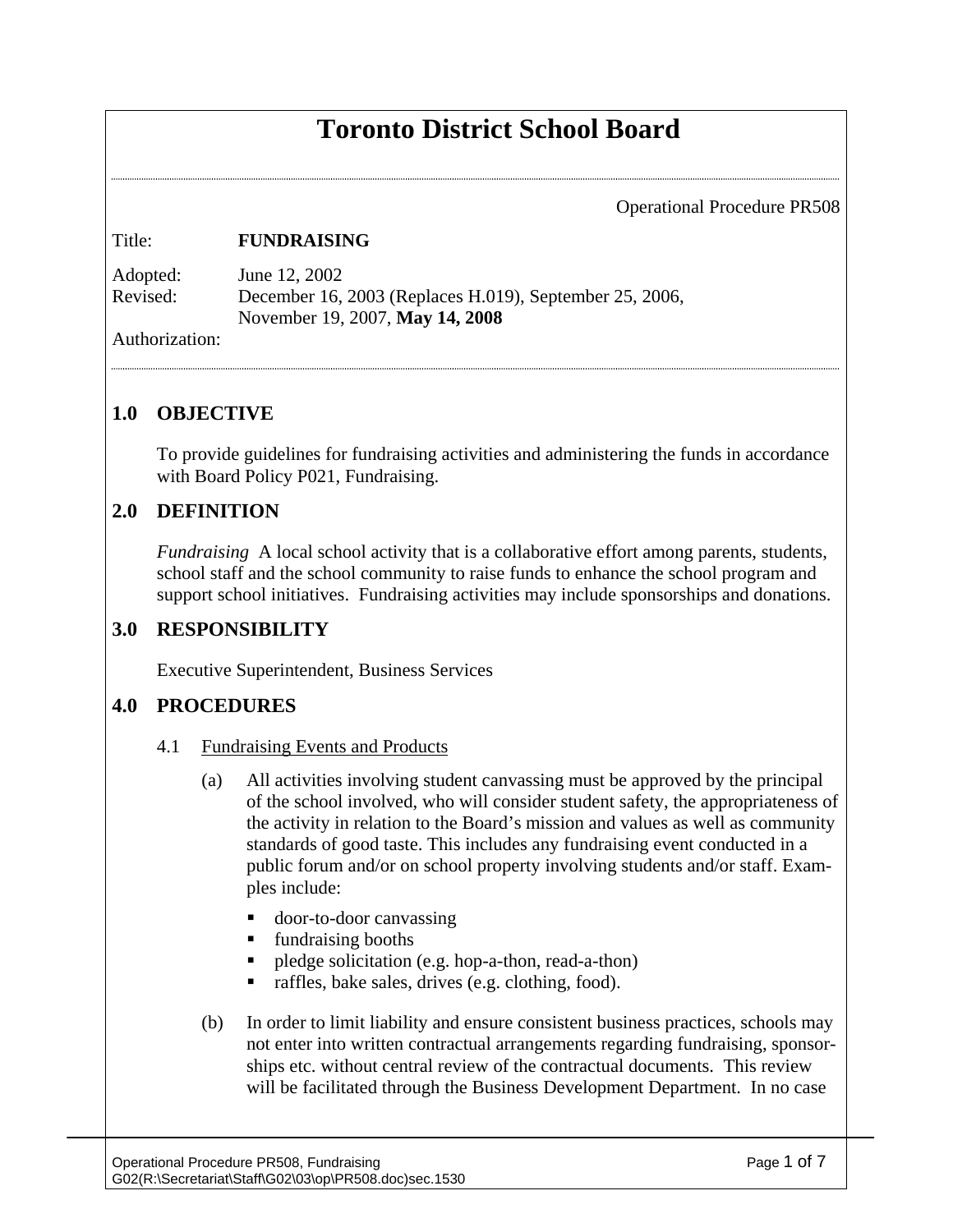may parents, students or community members act as agents of the Board due to legal implications.

- (c) The principal will ensure that written permission is received from parents/guardians before any fundraising products are sent home with students.
- (d) The principal will ensure that all products used for fundraising purposes are:
	- of good quality and provided by reputable companies and appropriate for student consumption or use
	- discussed with the parent council to ensure that they are in keeping with the school community's standard of propriety and reflective of the values held by the Board .
- (e) Should schools have concerns and/or difficulties with fundraising products or companies, they may call the Business Development Department who will log the information, as part of their fundraising product and service screening function, and initiate appropriate action. Information from the log will be available through the Fundraising Hotline. Updated information regarding issues and suppliers will be made available to principals via in-house communication systems.
- (f) External vendors may not sell merchandise or services on school property unless the vendors have been screened through the Business Development Department.
- 4.2 Consent Forms and Protection of Privacy (Students' Personal Information)
	- (a) Written consent forms for elementary students participating in a fundraising event, must be completed and signed by a parent or guardian and returned to the school one week prior to the event.
	- (b) Consent forms will be developed by the principal and should follow the guidelines set by the excursion permission form (511C: Parent/Guardian Permission for Excursion).. Consent forms will include:
		- $\blacksquare$  the date, time, purpose of the activity
		- the degree of student involvement
		- any other pertinent and relevant information.

The consent form must clearly indicate that a parent/guardian will accompany the student( $s$ ).

The consent form must clearly identify any personal information of the student and/or parent or guardian which will be disclosed to a third party (such as a fundraising organization or charity) and the purpose of the disclosure (for example, to facilitate the fundraising activity). Personal information may not be disclosed to a third party without consent and must be necessary for the purposes of the activity.

(c) Consent forms are not required for secondary students unless the school intends to release students' personal information to a third party (such as a fund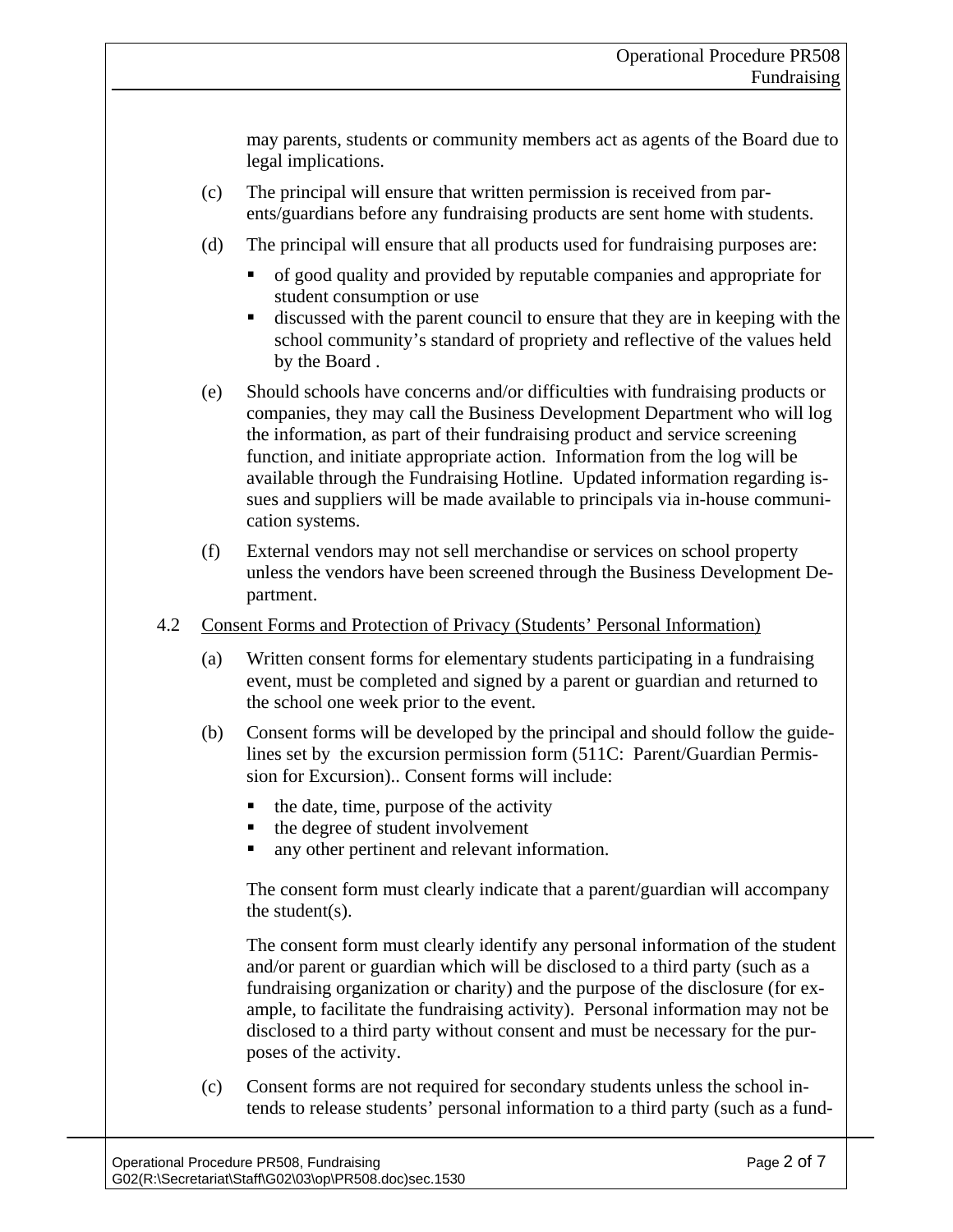raising organization or charity) in which case they should be used to identify the information to be disclosed and the purpose of the disclosure (for example, to facilitate the fundraising activity). However, the principal must ensure that secondary students, when fundraising in a public forum, work:

- in groups of not less that three students
- during daylight hours.

#### 4.3 Incentives

- (a) Where incentives are warranted, rewards should be given to a group rather than to individual students.
- (b) Every student should receive acknowledgement of his or her contribution to the overall success of the fundraising activity.
- (c) It is understood that there will be exceptions and that individual incentives will be awarded from time to time, especially at the secondary level.
- (d) All rewards and acknowledgements are at the discretion of the principal.
- 4.4 Calendar
	- (a) To avoid duplication of efforts, the principal will consult with the school/student council and other stakeholders to set fundraising priorities.
	- (b) The principal will develop a fundraising calendar, in consultation with the school/student council that will address the needs of the school and the wishes of the community.

#### 4.5 Marketing Materials

- (a) The principal must approve all marketing materials, such as letters, flyers, posters, etc. for any fundraising event.
- (b) All marketing materials must comply with the Board's policy P.006: Advertising.

#### 4.6 Sponsorships

- (a) Parents, teachers, departments, students or other organizations may bring sponsorship opportunities to the attention of the principal.
- (b) The Board's policy P006, Advertising must be applied to all advertising or recognition issues related to sponsorships and donations at the school level.
- (c) The principal will evaluate all sponsorship opportunities for consistency with the Board's mission and values. Assistance may be obtained from the Business Development Department.
- (d) Any sponsorships involving written contractual arrangements, advertising, logos or any other instances, which will affect another school, departments or the Board system-wide, will be referred to the Business Development Department prior to acceptance.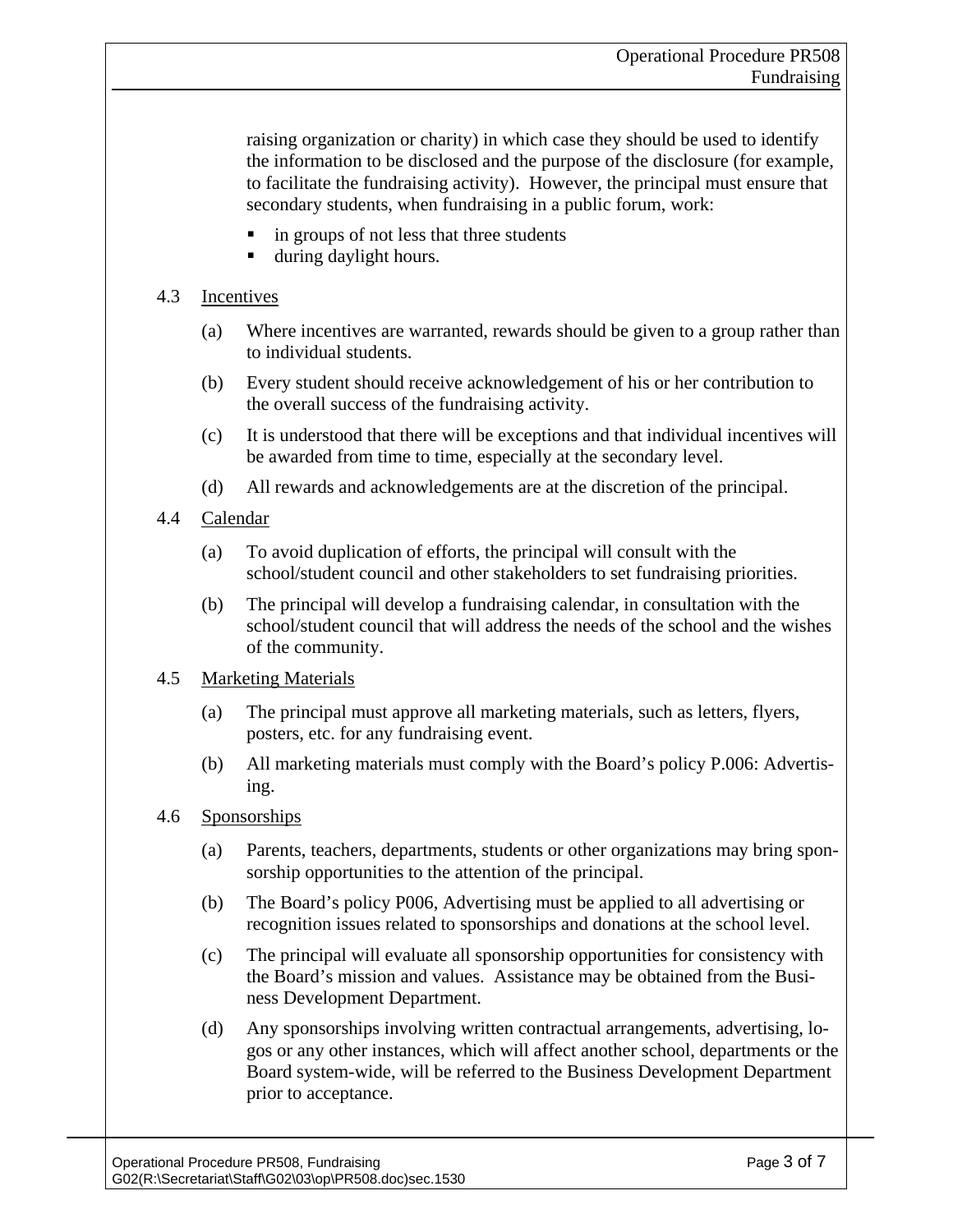- (e) The Business Development Department will assess the sponsorship opportunity with regards to system impact and strategic direction and may refer it to the Executive Superintendent, Business Services, for appropriate action.
- (f) The Business Development Department will advise the principal regarding the outcome of the assessment process. The Executive Superintendent, Business Services, must sign all contracts.

#### 4.7 Donations

- (a) General, Cash/Cheque
	- (i) The Board is a registered charity and as such is pleased to issue receipts, hold funds in trust and satisfy the legislative and audit requirements issued. The principal must advise donors that cash or cheque donations of \$25.00 or more to a school or program of the Board are eligible for a charitable donation receipt.
	- (ii) A charitable receipt will not be issued if the donor receives goods or services in return for their donation.
	- (iii) To obtain a tax receipt for donors, schools must submit a completed Fundraising and Donations Request for Tax Receipts Form (AC-219) (located on the Business Services website).
	- (iv) This form must be forwarded with the cash or cheque to the Trust Fund Analyst for processing.
- (b) General Gifts in Kind
	- (i) With reference to the Business Services website, the principal must advise donors that gifts in kind (non-monetary items) are gift donations of properties.
	- (ii) Donors will be issued a letter of acknowledgement as to what was received, quoting the Board's registered charity number; however, NO VALUE WILL BE ASSIGNED.
	- (iii) The principal must contact the Trust Fund Analyst, Accounting Department to have the letter issued.
	- (iv) Gifts in kind are not eligible for a charitable donation receipt.
	- (v) For significant gifts, donor recognition may be arranged through the Business Development Department – Special Projects.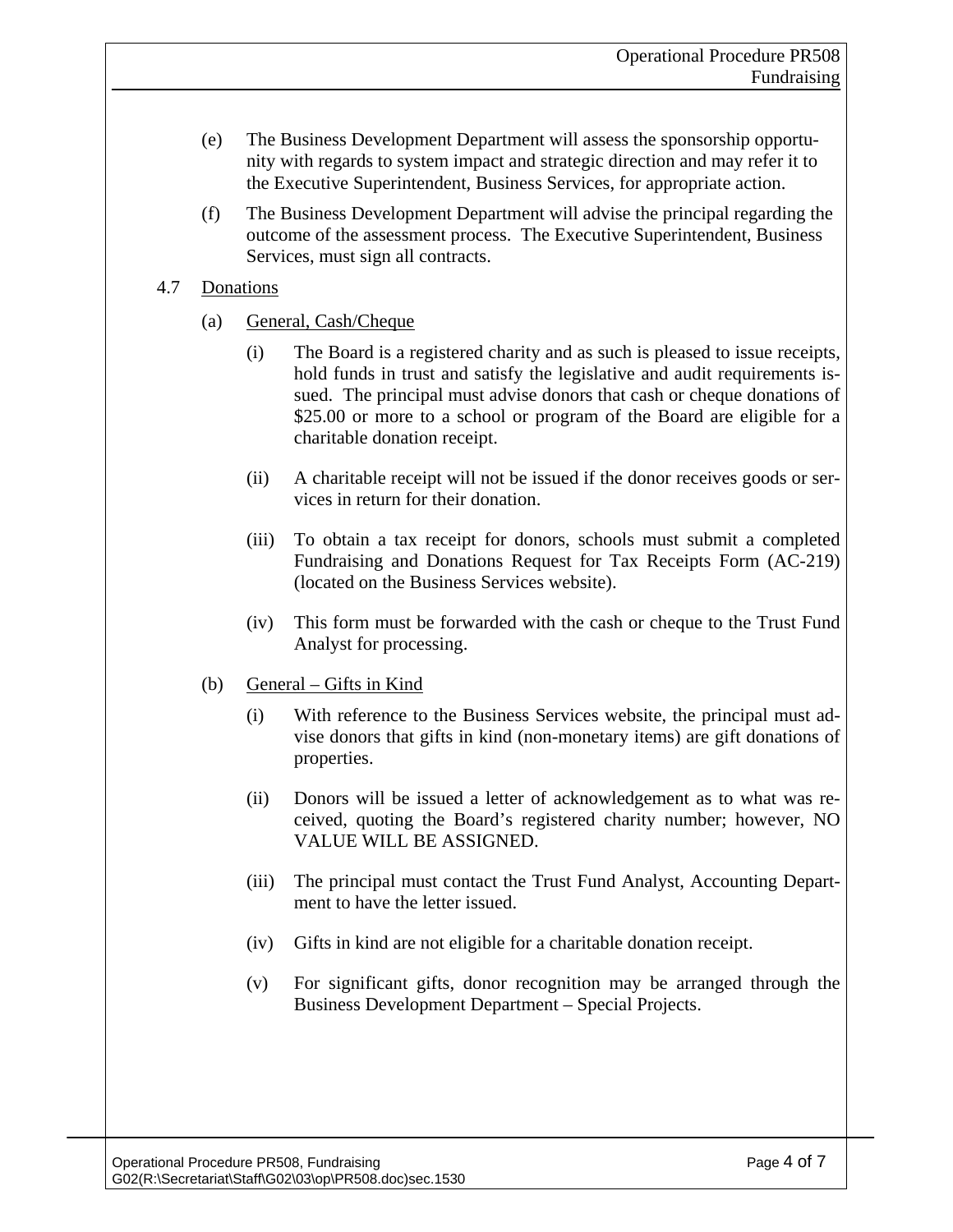#### (c) Playgrounds/Greening: Cash/Cheque

- (i) The principal must advise donors that cash or cheque donations of \$10.00 or more towards a school playground are eligible for a charitable donation receipt.
- (ii) A charitable receipt will not be issued if the donor receives goods or services in return for their donation.
- (iii) To obtain a tax receipt for donors, schools must submit a completed Fundraising and Donations Request for Tax Receipts Form (AC-219) (located on the Business Services website) to the Business Development Department.
- (iv) This form must be forwarded with the cash or cheque to the Facilitator, Business Opportunities, Business Development Department for processing.

#### (d) Playgrounds/Greening: Gifts in Kind

- (i) With reference to Business Services website, the principal must advise donors that gifts in kind (non-monetary items) are gift donations of properties.
- (ii) Donors will be issued a letter of acknowledgement as to what was received, quoting the Board's registered charity number; however, NO VALUE WILL BE ASSIGNED.
- (iii) The principal must contact the Trust Fund Analyst, Accounting Department to have the letter issued.
- (iv) Gifts in kind are not eligible for a charitable donation receipt.

#### 4.8 Recognition

- (a) Significant donations to schools will be recognized at the system level. Such recognition may include:
	- a letter from the Chair, Director or Senior Managers
	- a dedication ceremony, media coverage, etc.

The Business Development Department will facilitate and co-ordinate acknowledgements at this level.

- (b) Most donations to schools will be recognized at the school level. Recognition may take the form of:
	- a thank you letter from the principal, teachers or parents
	- an article in the school newsletter or any other school-based forum, which the principal deems appropriate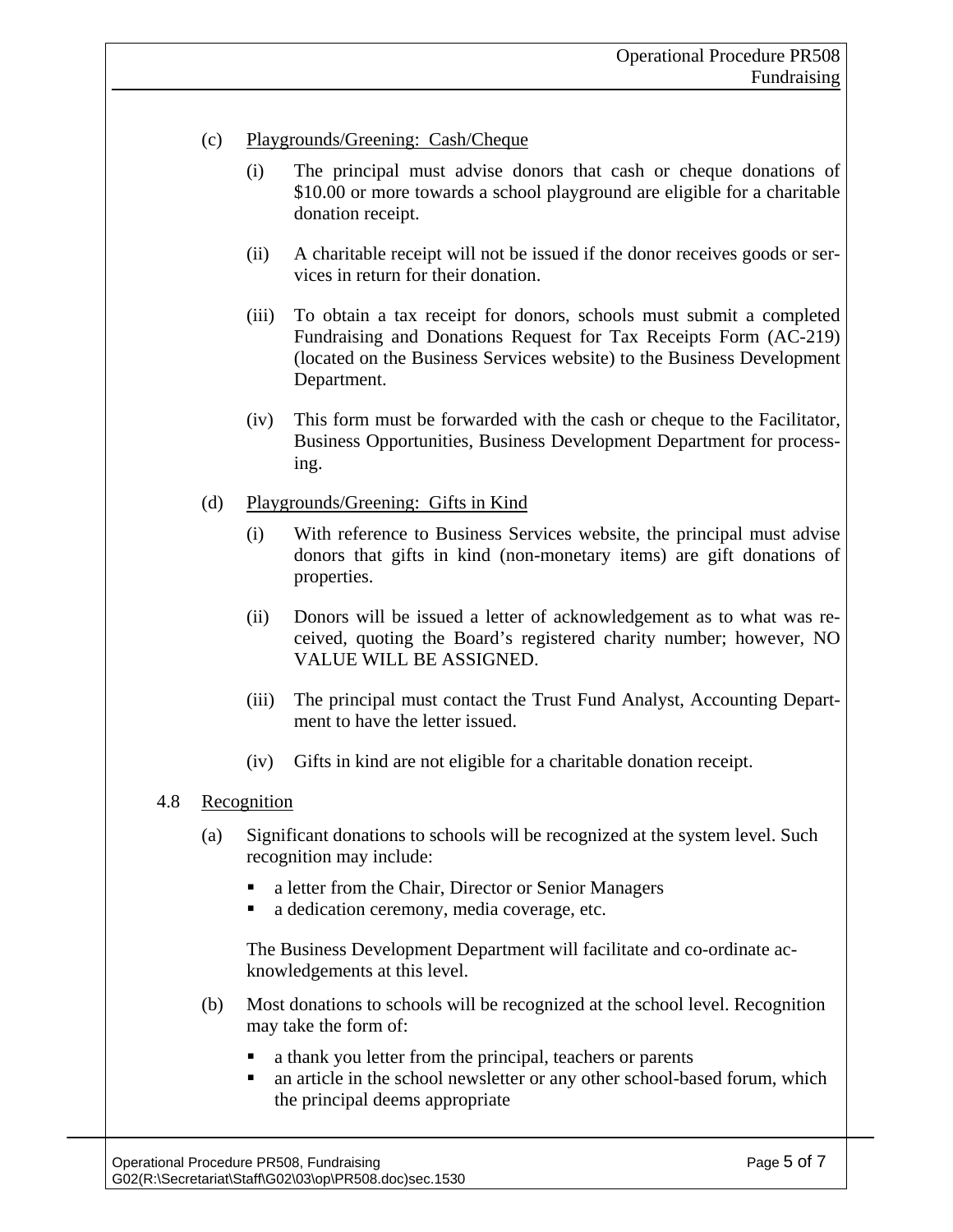- Semi-permanent or permanent recognition as per the Board's policy P.006: Advertising.
- (c) Where clarification is needed to differentiate between recognition and advertising, the principal will consult with the Business Development Department.

## 4.9 Central Equity Fund

- (a) Schools wishing to make a donation to the Central Equity Fund may contact the Business Development Department.
- (b) Central initiatives to support the Central Equity Fund will be co-ordinated through the Business Development Department.
- (c) Funds from the Central Equity Fund will be distributed via formula to the 40% of schools highest on the Learning Opportunities Index. A weighted formula will be used.

## 4.10 Local Charitable Foundations

- (a) For liability reasons, local charitable foundations may not use the Board's name or logo in advertisements, promotions, etc.
- (b) A representative of the Board shall not sit on a charitable foundation's Board of Directors without prior central approval of the incorporation papers, bylaws and objectives of that charity.
- (c) The Business Development Department will facilitate the central approval process.
- (d) Existing charities registered through legacy Boards or local charities affiliated with the Board, must submit, yearly, to the Business Development Department:
	- copies of relevant documents concerning Board of Directors, amendments to bylaws
	- copies of their audited financial statements.

The Business Development Department will forward relevant documentation to appropriate Board departments.

## 4.11 Expenditure of Proceeds

- (a) The principal will ensure that resources generated through fundraising activities are used within a two-year period, from the date of receipt, unless designated for a specific project.
- (b) Funds generated for a specific project must be applied to that project.
- (c) In addition to the reporting requirements outlined in the O. Reg. 612: School Councils, the principal and the school council will mutually disclose how funds raised by the school are expended.